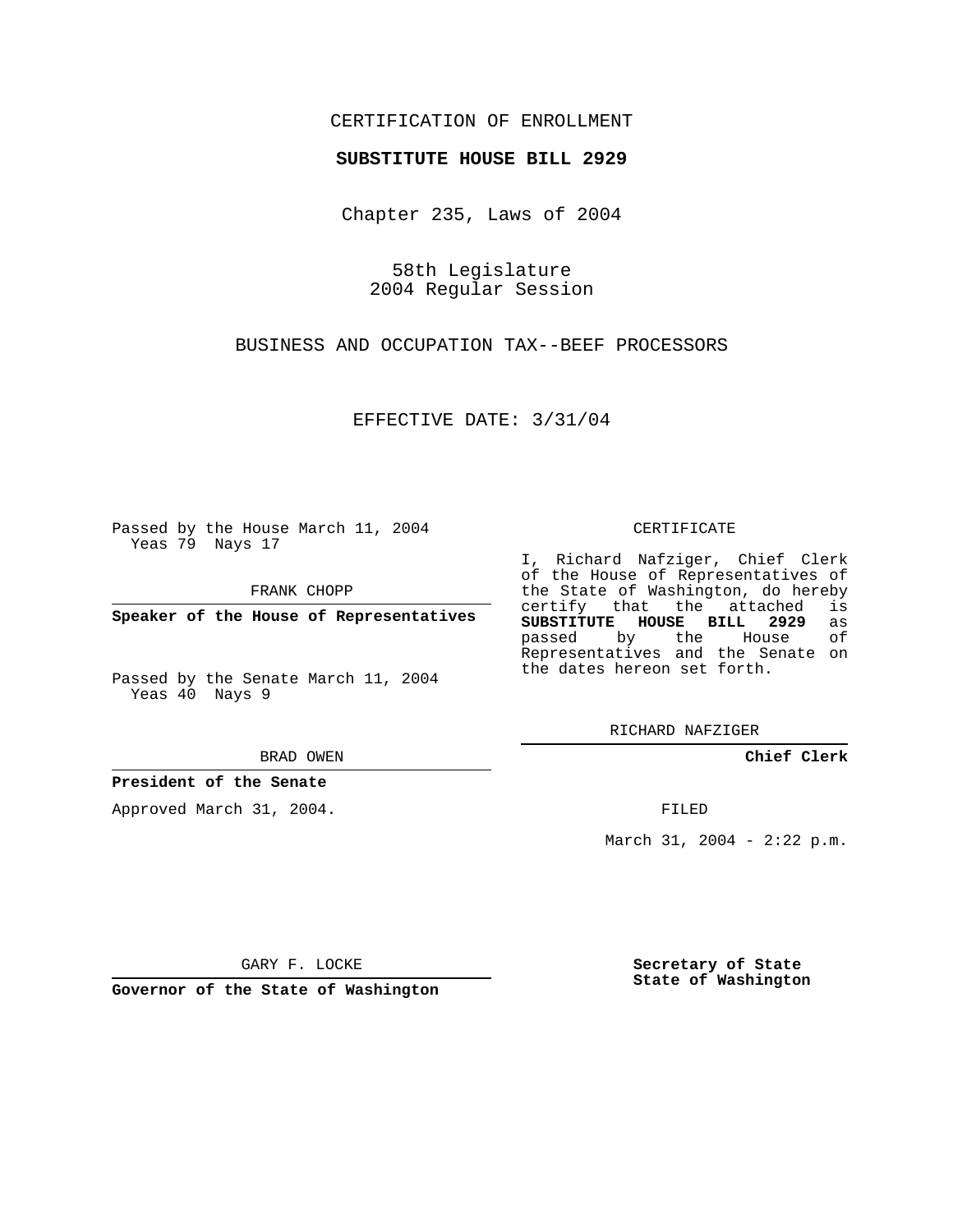# **SUBSTITUTE HOUSE BILL 2929** \_\_\_\_\_\_\_\_\_\_\_\_\_\_\_\_\_\_\_\_\_\_\_\_\_\_\_\_\_\_\_\_\_\_\_\_\_\_\_\_\_\_\_\_\_

\_\_\_\_\_\_\_\_\_\_\_\_\_\_\_\_\_\_\_\_\_\_\_\_\_\_\_\_\_\_\_\_\_\_\_\_\_\_\_\_\_\_\_\_\_

### AS AMENDED BY THE SENATE

Passed Legislature - 2004 Regular Session

## **State of Washington 58th Legislature 2004 Regular Session**

**By** House Committee on Finance (originally sponsored by Schoesler, Grant, Chandler, Linville, Delvin, Cairnes, Sump, Mastin, Newhouse, Morris, Holmquist, Ericksen, McDonald, Clements, Conway, Condotta, Hinkle, Skinner, Armstrong, Kristiansen, Hatfield, Kirby, Sullivan, Pearson, Shabro and Hankins)

READ FIRST TIME 02/10/04.

 AN ACT Relating to suspending business and occupation taxation on certain businesses impacted by the ban on American beef products; adding a new section to chapter 82.04 RCW; creating a new section; and declaring an emergency.

5 BE IT ENACTED BY THE LEGISLATURE OF THE STATE OF WASHINGTON:

 NEW SECTION. **Sec. 1.** The legislature finds that the recent occurrence of bovine spongiform encephalopathy and the resulting bans on beef imports from the United States have had a severe economic impact on the state's beef processing industry. The legislature intends to provide temporary business and occupation tax relief for Washington's beef processors.

12 NEW SECTION. **Sec. 2.** A new section is added to chapter 82.04 RCW 13 to read as follows:

14 (1) In computing tax there may be deducted from the measure of tax 15 those amounts received for:

16 (a) Slaughtering cattle, but only if the taxpayer sells the 17 resulting slaughtered cattle at wholesale and not at retail;